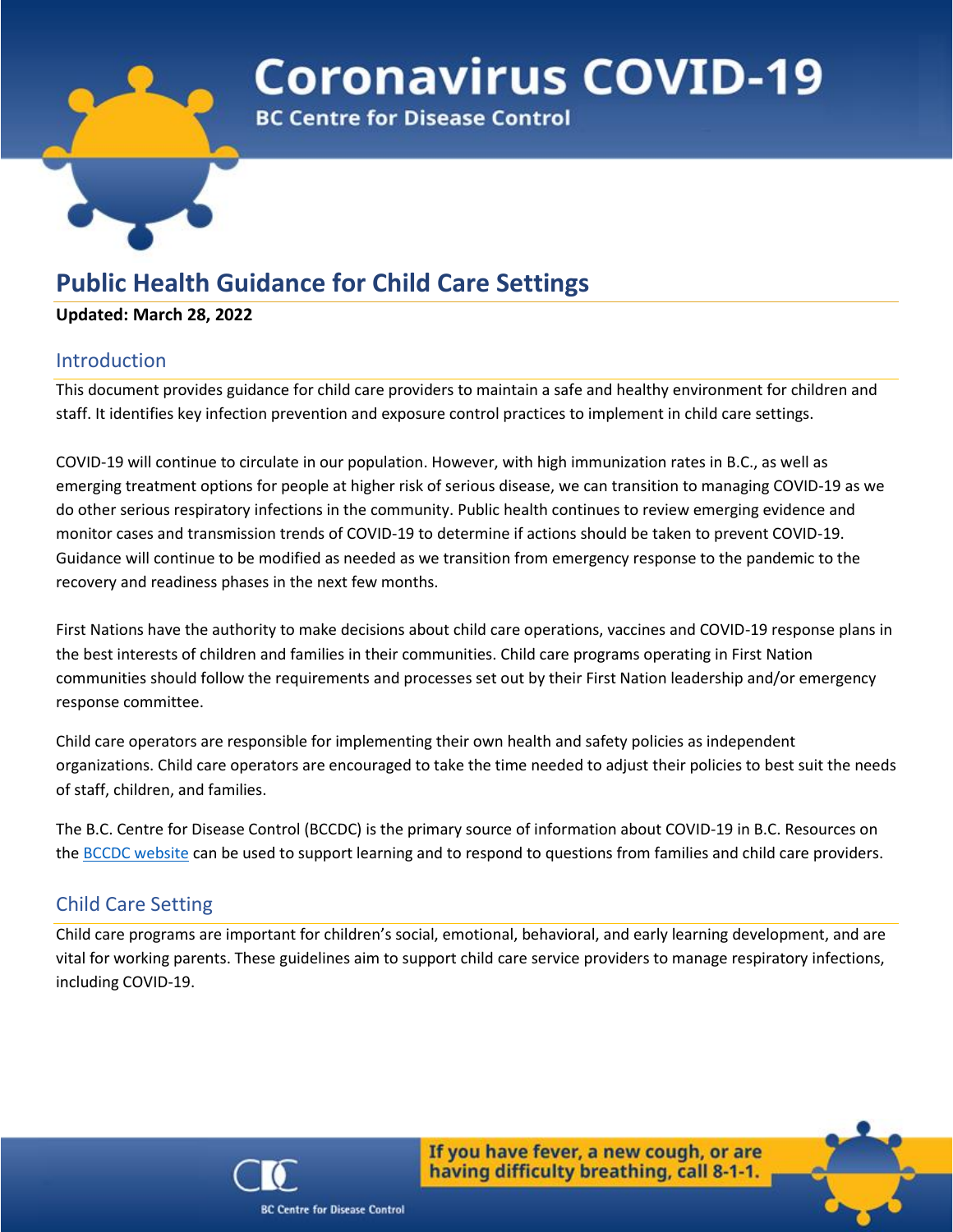Child care programs can be delivered in different settings and with different age mixes. There are also unique challenges facing families and child care providers in different urban, rural and remote communities. Given the differences in settings and situations, child care operators may adapt this guidance as appropriate.

## Recommendations for Individuals

#### Vaccines

Vaccines are important tools to protect against many serious communicable diseases. **Vaccination protects individuals from serious illness due to COVID-19** and is the most effective way to reduce the impact of COVID-19 on our communities. It is strongly recommended that adults interacting with children be fully vaccinated. All COVID-19 vaccines approved for use in Canada protect against serious complications, including from the omicron variant. It is important to get all vaccine doses in the vaccine series, including booster doses of vaccine, to get the most effective protection against serious cases of COVID-19 and provide longer-lasting protection. More information about COVID-19 vaccines are available from the [BCCDC](http://www.bccdc.ca/health-info/diseases-conditions/covid-19/covid-19-vaccine) website. Staff and families are also encouraged to ensure they are up to date on all [recommended vaccines for other communicable diseases.](https://immunizebc.ca/who-and-when)

COVID-19 vaccines are part of B.C.'s immunization program. Licensed child care operators should have a current record of the vaccinations their staff have received, including COVID-19 vaccines, as per the [Child Care Licensing Regulation.](https://www.bclaws.gov.bc.ca/civix/document/id/complete/statreg/332_2007#section21) As independent organizations, child care facility operators may choose to implement their own staff vaccination policies. More information on COVID-19 vaccination and the workplace is available on the [Work Safe B.C.](https://www.worksafebc.com/en/covid-19/vaccination-and-the-workplace) website.

Evidence-based immunization information and tools for B.C. residents are available fro[m BCCDC](http://www.bccdc.ca/health-info/diseases-conditions/covid-19/covid-19-vaccine) an[d ImmunizeBC](https://immunizebc.ca/covid-19) websites.

#### Health Awareness

Staff and parents should regularly check to ensure that they (or their child) are not experiencing any symptoms of illness (including but not limited to COVID-1[9 symptoms\)](http://www.bccdc.ca/health-info/diseases-conditions/covid-19/about-covid-19/symptoms) before coming to child care to prevent spread of communicable diseases, such as COVID-19, within the child care settings.

#### <span id="page-1-0"></span>What to Do When Sick

The management of COVID-19 in the community is now more aligned with the management of other respiratory infections.

Staff, children, or other persons in the child care setting who are exhibiting symptoms of illness (including but not limited to COVID-1[9 symptoms\)](http://www.bccdc.ca/health-info/diseases-conditions/covid-19/about-covid-19/symptoms) should stay home until they are well enough to participate in regular activities. Staff, children, or other persons can attend child care if their symptoms are consistent with a previously diagnosed health condition (e.g., seasonal allergies) or symptoms have improved enough to where you feel well enough to return to regular activities and their fever has resolved without the use of fever-reducing medication (e.g. acetaminophen, ibuprofen). The [When to Get Tested for COVID-19](http://www.bccdc.ca/health-info/diseases-conditions/covid-19/testing/when-to-get-a-covid-19-test) resource or the B.C. [Self-Assessment Tool](https://bc.thrive.health/) provides more information on whether you should get a test for COVID-19. If you are unsure or concerned about your symptoms, connect with your health care provider or call 8-1-1.



If you have fever, a new cough, or are

having difficulty breathing, call 8-1-1.



**BC Centre for Disease Control**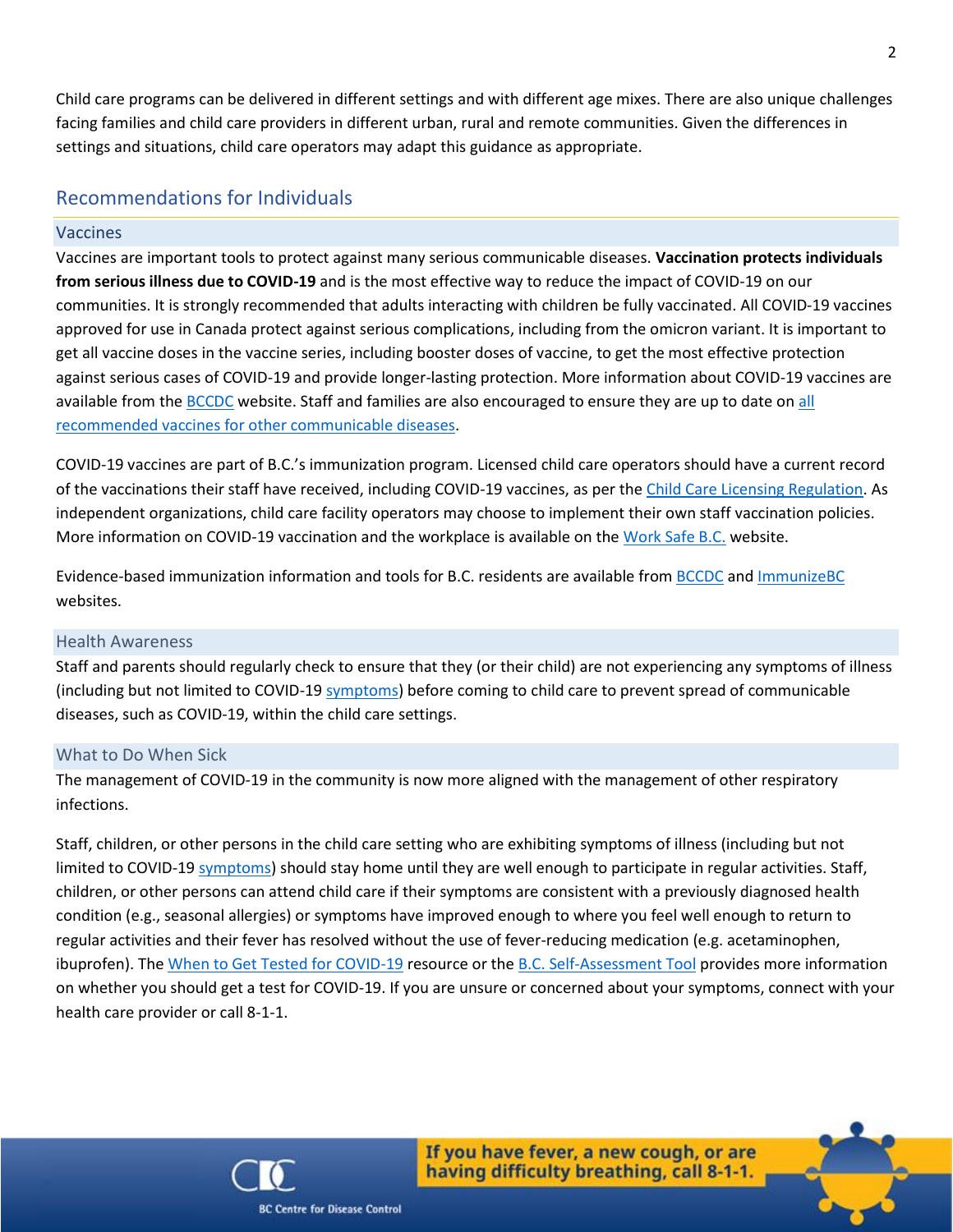Staff, children, or other persons in the child care setting who test positive for COVID-19 should follow the guidance on the [BCCDC](http://www.bccdc.ca/health-info/diseases-conditions/covid-19/if-you-have-covid-19) website as to how long they should self-isolate. They can return to child care when they no longer need to self-isolate.

#### What to do if Exposed to COVID-19

In the context of COVID-19 circulation in the community, contact tracing is no longer an effective strategy for the prevention of COVID-19. For this reason, public health does not require people who have been exposed to COVID-19 to self-isolate provided they do not hav[e symptoms](http://www.bccdc.ca/health-info/diseases-conditions/covid-19/about-covid-19/symptoms) of COVID-19.

People who have been exposed to COVID-19, including staff or children in child care, should monitor for symptoms of COVID-19. As long as they do not have any symptoms, they are not required to stay home and may continue to attend child care. If they develop symptoms of COVID-19 or test positive for COVID-19, follow the directions in [What to do](#page-1-0)  [When sick.](#page-1-0)

#### Hand Hygiene

Hand washing with plain soap and water or using an *effective hand sanitizer* reduces the spread of illness. Provide regular opportunities for staff and children to wash hands with plain soap and water for at least 20 seconds or use alcohol-based hand rub containing at least 60% alcohol. Soap and water are preferred when hands are visibly dirty; otherwise, use a hand wipe followed by alcohol-based hand rub. It is particularly important for hand hygiene to be practiced immediately before eating and immediately after using the toilet.

To learn more about how to perform hand hygiene, please refer to the BCCDC's [hand washing poster.](http://www.bccdc.ca/health-professionals/clinical-resources/covid-19-care/signage-posters) Children should be supervised or assisted in using hand sanitizer. Hand sanitizer should not be used on infants. Some hand sanitizers should not be used on children, so labels should be read carefully. More information on the proper use of hand sanitizers is available on the **[BCCDC](http://www.bccdc.ca/health-info/diseases-conditions/covid-19/prevention-risks/hand-washing)** website.

#### Respiratory Etiquette

Children and staff should practice routine respiratory etiquette:

- Cough or sneeze into their elbow sleeve or a tissue.
- Throw away used tissues and immediately perform hand hygiene ("Cover your coughs").
- Not touch their eyes, nose, or mouth with unwashed hands ("Hands below your shoulders").

#### Personal Items and Books

Personal items (e.g., blankets, reusable food and drink containers) can be brought into the child care setting from home for individual use. Parents and caregivers should label these items and wash these items at the end of the day.

There is no evidence that COVID-19 is transmitted by books or paper. There is no need to limit the use of books and paper-based materials.

#### Non-Medical Masks & Face Coverings (Masks)

Personal protective equipment (including masks) can provide an individual with an additional layer of protection. The term "mask" in this document means a non-medical mask or face covering.





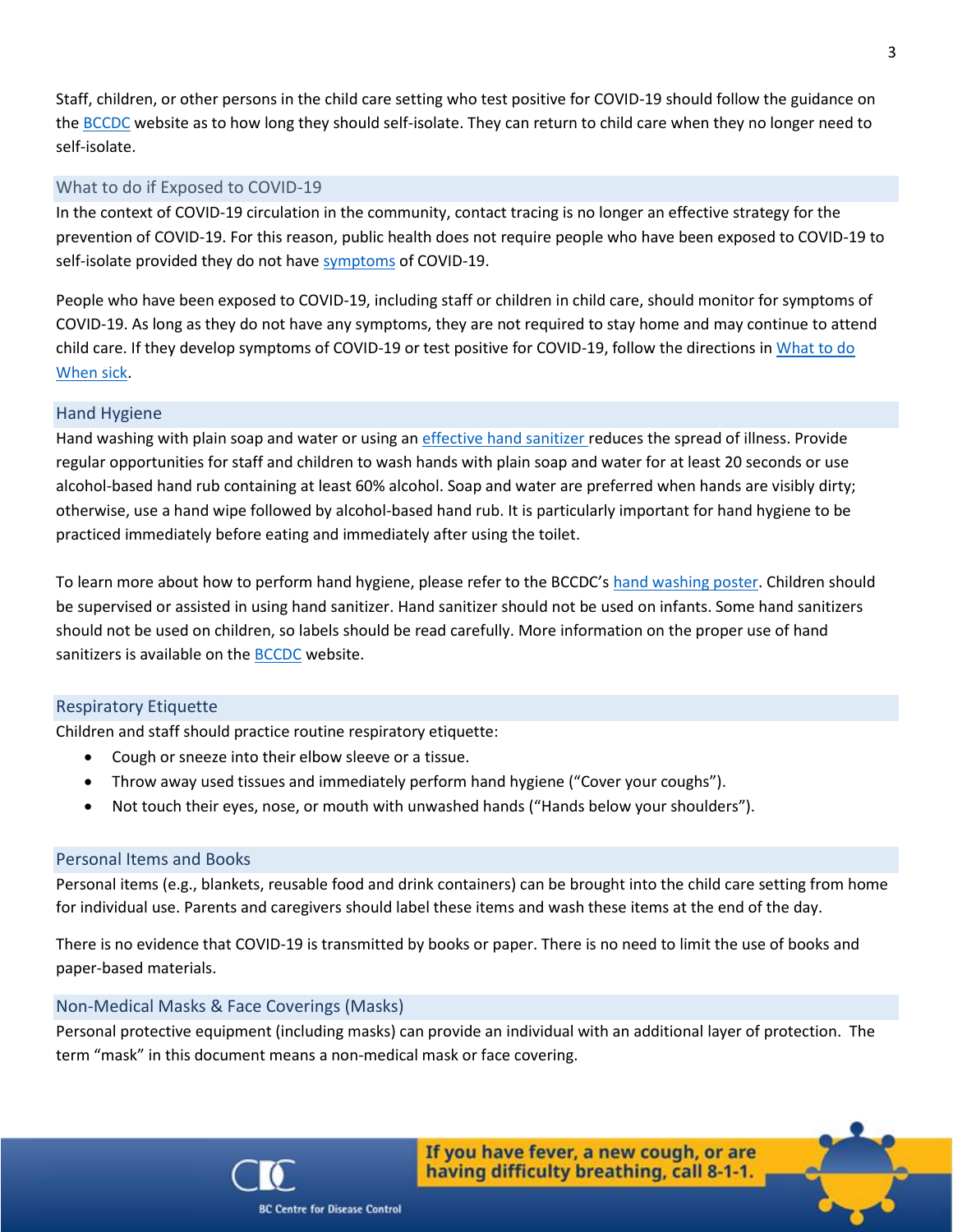Face coverings are no longer required by public health. Adults (including staff, practicum students, volunteers and visitors) and children over two years old in child care settings may wear a mask based on personal or family choice. Child care staff should supervise and support children to ensure safe and proper use of masks if a child or their family chooses to wear a mask. The choice of staff, families, or children to choose whether they practice additional personal prevention measures should be supported and treated with respect. Information on non-medical masks is available fro[m BCCDC.](http://www.bccdc.ca/health-info/diseases-conditions/covid-19/prevention-risks/masks)

Masks may be required for people returning from international travel. Visit the [Government of Canada's website](https://travel.gc.ca/travel-covid/travel-restrictions/covid-vaccinated-travellers-entering-canada#arrival) for more information.

Infants under two years of age should not wear masks as it may make it difficult for them to breathe and may become a choking hazard.

Staff and those providing services to children with medical complexity, immune suppression, receiving delegated care, or with disabilities and diverse abilities that require them to be in close proximity to a child should follow routine infection control practices needed for general communicable disease prevention.

# Recommendations for Child Care Operators

#### Ventilation and Air Exchange

Continue to ensure all mechanical heating, ventilation and air conditioning (HVAC) systems are designed, operated, and maintained as per standards and specifications for ongoing comfort of workers [\(Part 4 of OHS Regulation\)](https://www.worksafebc.com/en/law-policy/occupational-health-safety/searchable-ohs-regulation/ohs-regulation/part-04-general-conditions#SectionNumber:4.70), and that they are working properly. For more information, see WorkSafeBC guidance o[n general ventilation and air circulation.](https://www.worksafebc.com/en/resources/about-us/covid-19/general-ventilation-and-air-circulation-covid-19-faq?lang=en)

#### Cleaning and Disinfection

Regular cleaning and disinfection can help prevent the spread of communicable diseases. Cleaning of frequently touched surfaces should occur in line with regular practices and when visibly dirty.

Sensory activities (e.g. activities with water) and use of sensory objects (e.g. playdough) can continue. If possible, sensory objects should be cleaned according to regular practices.

#### Transportation

Buses and vans used for transporting children can return to normal seating and onloading/offloading practices. Buses and vans should be cleaned and disinfected according to routine cleaning practices.

#### Food and Beverages

[FOODSAFE](http://www.foodsafe.ca/index.html) Level 1 covers important food safety and worker safety information including foodborne illness, receiving, and storing food, preparing food, serving food, and cleaning and sanitizing. It is a helpful resource for those seeking education and training on food safety practices.

Child care centres can resume regular food programs and activities. For food contact surfaces, ensure any sanitizers or disinfectants used are approved for use in a food service application. Child care centres can continue to accept food donations to support learning and the delivery of meal programs, breakfast clubs and other food access initiatives.

#### Health Awareness

Child care administrators should ensure:



If you have fever, a new cough, or are having difficulty breathing, call 8-1-1.



**BC Centre for Disease Control**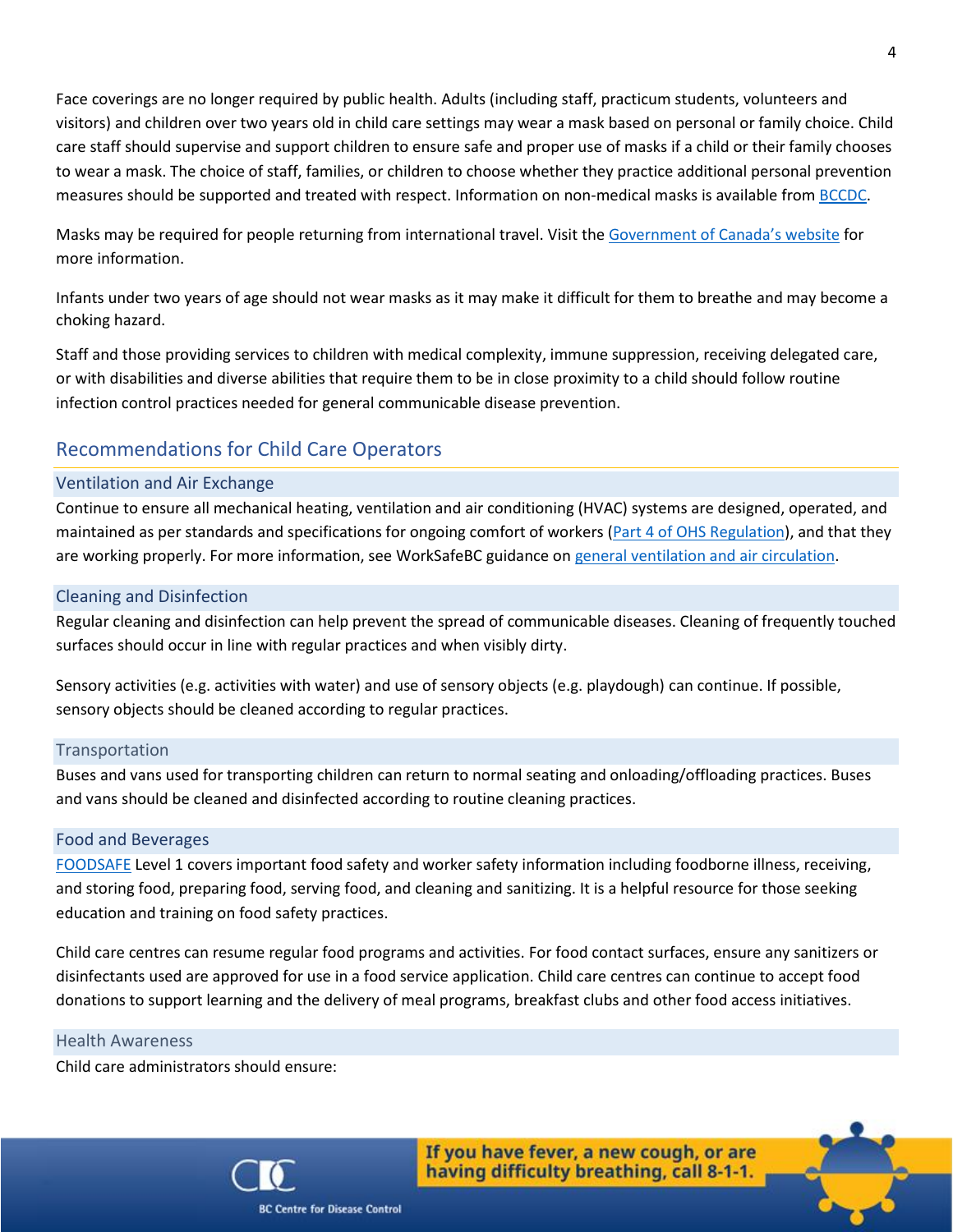- Staff and other adults entering the setting are aware they should not come if they are sick and unable to participate fully in routine activities or are required to self-isolate.
- Parents and caregivers are aware that their child should not go to child care if they are sick or are required to self-isolate.

Child care administrators can support this practice by communicating the importance of everyone regularly checking to ensure they (or their child) are not experiencing any symptoms of illness (including but not limited to COVID-19 [symptoms\)](http://www.bccdc.ca/health-info/diseases-conditions/covid-19/about-covid-19/symptoms) before coming to child care to prevent spread of communicable diseases, such as COVID-19, within the child care settings.

Child care administrators do not need to confirm a health check has been done or monitor children and staff for symptoms of illness.

#### Managing Illness in Child Care Settings

If a staff member, child, or other person develops symptoms of illness in a child care setting and is unable to participate in regular activities, they should be supported to go home until their symptoms have improved.

Appropriate infection control precautions should be taken while the person is preparing to leave child care, including use of appropriate hand hygiene and cleaning/disinfection of surfaces soiled with bodily fluids. They may use a mask if they are experiencing respiratory symptoms.

Some children or staff may not be able to be picked up immediately. Consider having a space available where the child or staff member can wait comfortably, which is safe and is separated from others. This can include being in the same room as others, as long as the person experiencing illness is at least two metres away from others and wears a mask if they're able to. Provide supervision for younger children.

## **Do not require a health care provider note (i.e., a note from a doctor or nurse practitioner) to confirm the health status of any individual, beyond those required to support medical accommodation as per usual practices**.

Child care facilities are not required to close unless directed to do so by public health. Operators can use their discretion to close if they have operational or business reasons. For instance, facilities experiencing illness amongst staff may need to close for operational reasons if they are unable to maintain staff to child ratios as required under the Child Care [Licensing Regulation.](https://www.bclaws.gov.bc.ca/civix/document/id/complete/statreg/332_2007)

While not required by public health, child care operators may ask individuals who recently attended or worked in their program to notify them if they test/ed positive for COVID-19. Child care operators may notify people who may have been exposed to COVID-19 without breaching individual privacy. The following language is recommended to share with parents and caregivers if a person in child care recently tested positive for COVID-19:

*This notice is to inform you that a person in our child care in the [program] has tested positive for COVID-19. They last attended child care on [date] and began showing symptoms on [date]. You should monitor your child for symptoms of COVID-19. If your child is not experiencing symptoms of COVID-19, your child can continue to attend child care, unless advised by public health to stay home.*



If you have fever, a new cough, or are having difficulty breathing, call 8-1-1.



**BC Centre for Disease Control**